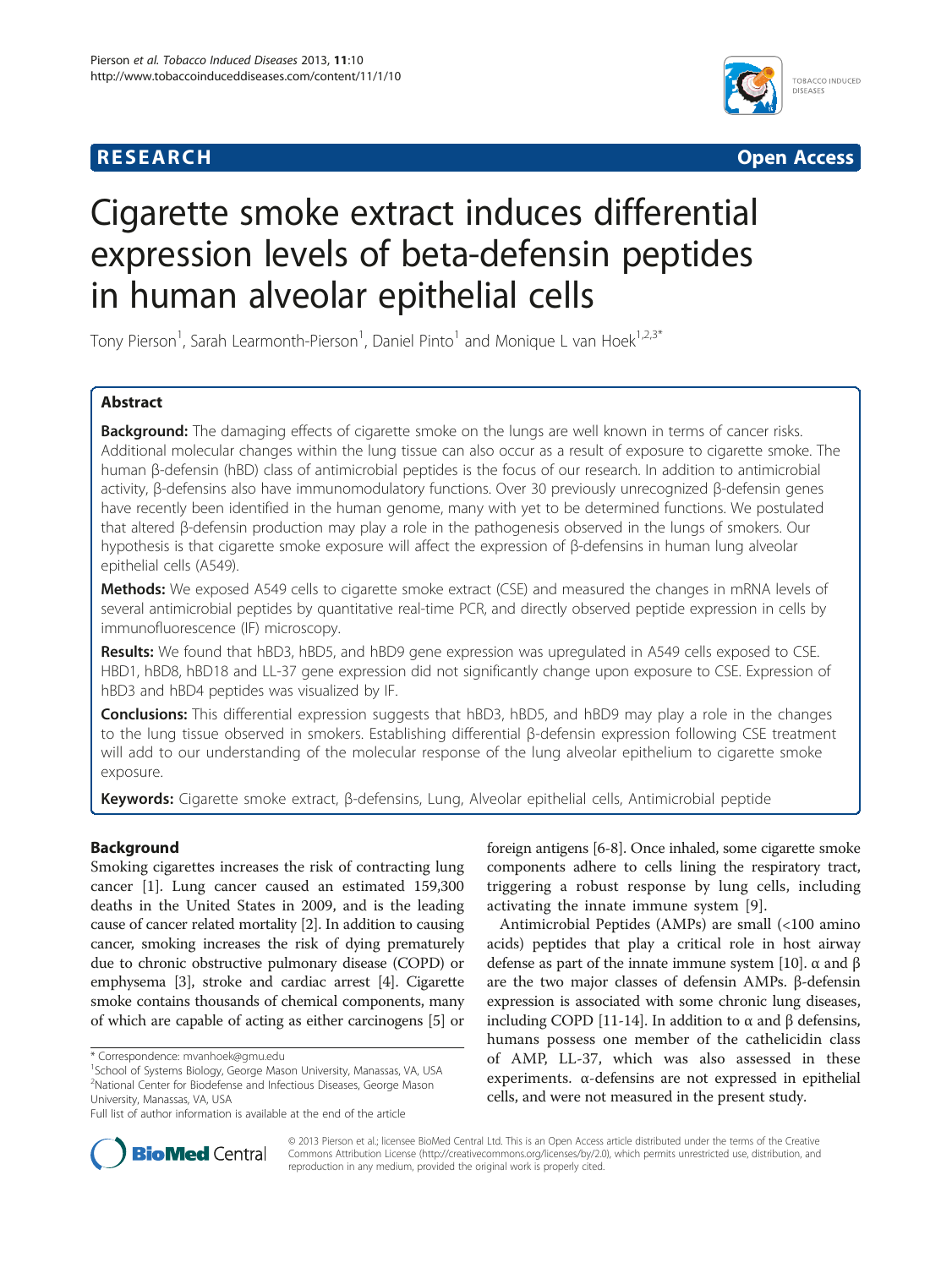The Human Lung Alveolar Epithelial (A549) cell line is a model system used to model alveolar epithelial type II cells (ATII). We used this model for the quantification of relative AMP expression levels after exposure to bacteria [[15](#page-6-0)]. Although this model has been extensively used in the literature, the limitation of this model is that it does not undergo differentiation to express the alveolar type I (ATI) phenotype [\[16\]](#page-6-0). Given the specific goal of this experiment, we determined that the A549 model was an appropriate tool for our study. In this experiment we tested mRNA level changes in response to exposure to cigarette-smoke extract (CSE) of known as well as recently identified β-defensin genes [[17-20](#page-6-0)].

Until recently, only four human β-defensins (hBDs) were known to be expressed in respiratory epithelial cells (hBD1, hBD2, hBD3 and hBD4) [[21-23](#page-6-0)]. However, recent computational and genomic research has predicted over 30 additional human β-defensins, many of which have not been investigated for their biological function [[17,24](#page-6-0)]. Importantly, defensin peptides appear to play multiple roles in vivo and exhibit an immunomodulatory function, similar to cytokines or chemokines. Expression of β-defensins can be induced via NF-κB activation mainly through TLR receptor binding to microbial components, or via pro-inflammatory cytokines, such as TNF-α and IL1-β. Weinberg characterized β-defensins as complex molecules whose proper function is critical for effective immune system function and that when β-defensin production is altered, especially in areas where cells are already not functioning properly, AMP expression may actually increase disease progression [[25\]](#page-6-0). In addition to the pathological changes observed in lungs exposed to smoke, exposed bronchial epithelial cells secrete many cytokines with the ability to stimulate immune cell migration [[26\]](#page-6-0). β-defensin expression may also produce a cellular environment where inflammation is enhanced [\[25\]](#page-6-0) and vascular permeability is increased [\[27](#page-6-0)].

Recent publications have shown that exposure of cells to cigarette smoke represses the induction of hBD2 expression by cells exposed to the bacterial lipopolysaccharide [\[28,29](#page-6-0)]. Human gingival epithelial cells exposed to cigarette smoke show increased expression of several β-defensins as well as proinflammatory cytokines [\[30](#page-6-0)]. Cigarette smoke directly or indirectly alters the expression of hBD2 [\[31\]](#page-6-0). It has also been suggested that this peptide may play a role in the pathogenic effects caused by cigarette smoke [[20](#page-6-0)]. Our hypothesis is that exposure of Human Alveolar Epithelial Cells (A549) to cigarette smoke will lead to measurable changes in gene expression levels for some of the newly-identified human β-defensin peptides (hBDs) as measured by quantitative real-time PCR (qRT-PCR). Our finding that exposure to cigarette smoke increases certain β-defensin gene expression would suggest that repeated exposure with each new cigarette

would lead to chronic over-expression of those β-defensins and possibly exacerbate the deleterious effects of cigarette smoke-damaged cells.

# Materials and methods

# β-defensin Induction in A549 cells

Low passage human lung epithelial cell line (A549, ATCC CCL-185) were grown to 95% confluence in 6 well culture plates  $(1 \times 10^6$  cells per well, BD catalog # 353046) with Ham's F-12 (Cellgro 10-080-CV) containing 10% heat inactivated fetal bovine serum, 37°C, 5%  $CO<sub>2</sub>$  Cells were then washed with PBS and fed serum-free Hams F-12 media overnight. Following the previously established protocol [\[5,31\]](#page-6-0), cells were exposed to either 50 μg/ml of the 40 mg/ml stock solution of cigarette smoke extract (CSE in 100% DMSO) in Ham's F-12 media, or an equivalent amount of DMSO alone in Ham's F-12 media, or 10 ng/ml of IL-1β (Sigma) in Ham's F-12 media, for 30 minutes.

# Cigarette Smoke Extract (CSE)/Cigarette smoke condensate (CSC)

CSE was purchased from Murty Pharmaceuticals, Lexington KY [[5,31\]](#page-6-0). According to the manufacturer CSE was produced by burning one University of Kentucky "1R13" cigarette and extracting the total particulate into 100% DMSO to prepare a 40 mg/ml stock solution. Cells were exposed to 50  $\mu$ g/ml of the 40 mg/ml stock solution of cigarette smoke extract (CSE in 100% DMSO) suspended in Ham's F-12 media. The control cells received the equivalent volume of DMSO devoid of CSE suspended in Ham's F-12 media. Previously published reports using this material were followed [\[5,31](#page-6-0)].

# Analysis of AMP gene expression by quantitative reverse transcription qRT-PCR

After exposure, cells were harvested, mRNA, extracted, and cDNA made following our previously published protocol for qRT-PCR of antimicrobial peptides [\[15,32](#page-6-0)]. Quantitative RT-PCR was performed with primers specific for the following β-defensin peptides: hBD1, hBD3, hBD5, hBD6, hBD8, hBD9, hBD18, and the cathelicidin LL-37 in order to measure how much each gene was activated or inhibited by the cigarette smoke treatment. Control cells were used as a baseline to compare induction of gene expression in cells exposed to cigarette smoke extract, and levels of 18S rRNA were used to normalize between samples, leading to the relative units of expression indicated for each experiment. Using a previously established protocol [[15,32\]](#page-6-0), quantitative real-time PCR analysis in a MyiQ Single Color Real-Time PCR Detection System (BioRad Laboratories) was performed according to the manufacturer's instructions. Primer sequences and melting temperatures are summarized in Table [1](#page-2-0).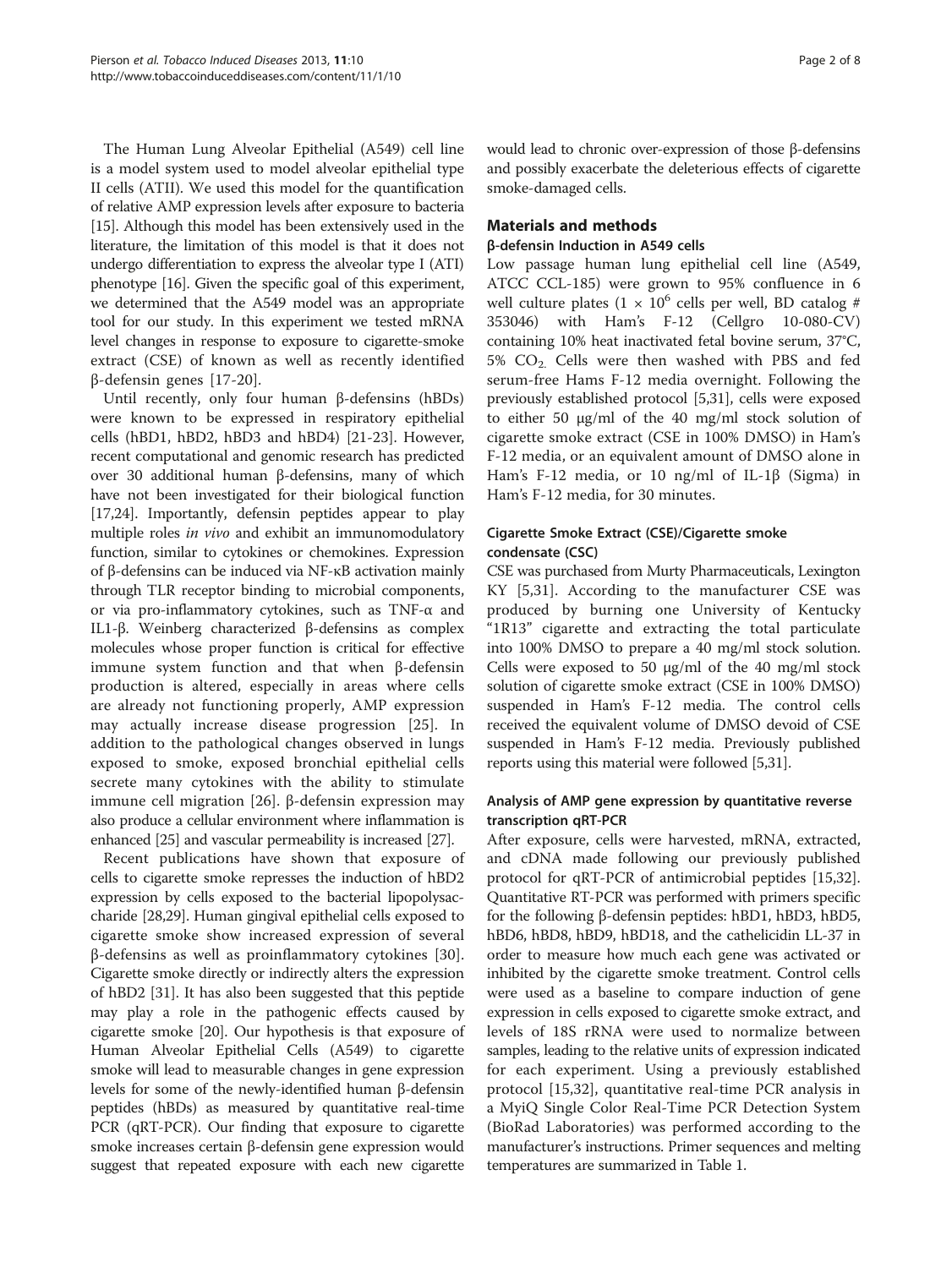| <b>Primers</b> | Sequences                    | <b>Melting temp</b> | Product size | Reference                             |
|----------------|------------------------------|---------------------|--------------|---------------------------------------|
| HBD1 Forward   | 5'-CCCAGTTCCTGAAATCCTGA-3'   | $56^{\circ}$ C      | 215bp        | (Han et al., 2008) [15]               |
| Reverse        | 5'-CAGGTGCCTTGAATTTTGGT-3'   | $56^{\circ}$ C      |              |                                       |
| HBD3 Forward   | 5'-AGCCTAGCAGCTATGAGGATC-3'  | $56^{\circ}$ C      | 206bp        | (Han et al., 2008) [15]               |
| Reverse        | 5'-CTTCGGCAGCATTTTGCGCCA-3'  |                     |              |                                       |
| HBD5 Forward   | 5'-TCCATCAGGTGAGTTTGCTG-3'   | $57^{\circ}$ C      | 105bp        | $(\ast)$                              |
| Reverse        | 5'-GTTCAGCCTGCAATTTCCAT-3'   |                     |              |                                       |
| HBD8 Forward   | 5'-TGCCTTGAAACAGAAATCCA-3'   | $56^{\circ}$ C      | 104bp        | $(**)$                                |
| Reverse        | 5'-TCCTTTTTGGGTGTAGTGCTC -3' |                     |              |                                       |
| HBD9 Forward   | 5'-GGCCTAAATCCAGGTGTGAA-3'   | $57^{\circ}$ C      | 174bp        | (Alekseeva et al., 2009) [33]         |
| Reverse        | 5'-TCAAATGTTGGCAAGTGGAG-3'   |                     |              |                                       |
| HBD18 Forward  | 5'-TGCATTCCATCCAATGAAGA-3'   | $57^{\circ}$ C      | 181bp        | $(***$                                |
| Reverse        | 5'-GAGGTCTCAGTTCCCCTTCC-3'   |                     |              |                                       |
| LL-37 Forward  | 5'-CTAGAGGGAGGCAGACATGG-3'   | $57^{\circ}$ C      | 201bp        | (Amer, Bishop, & van Hoek, 2010) [32] |
| Reverse        | 5'-AGGAGGCGGTAAGGTTAGC-3'    |                     |              |                                       |

### <span id="page-2-0"></span>Table 1 Quantitative RT-PCR primer sequences used in this study

This table summarizes the primers that were used in this study, the melting temperature, the predicted product size and relevant references. Invitrogen OligoPerfect™ Designer was used to design new primers. (\*) NM\_152250.1 Homo sapiens defensin, beta 105A (DEFB105A), mRNA; (\*\*) NM\_001002035.1 Homo sapiens defensin, beta 108B (DEFB108B), mRNA; (\*\*\*) NM\_054112.2 Homo sapiens defensin, beta 118 (DEFB118), mRNA.

### Immunofluorescence

A549 cells were grown on chambered slides (BD Falcon, 354108) and exposed to CSE as above for β-defensin induction. Cells were fixed, permeabilized and blocked as previously described [\[34](#page-6-0)], and a 1:500 dilution of anti-human β-defensin primary antibody (Abcam, ab14421 Anti-beta Defensin 1 antibody, ab19270 Anti-beta 3 Defensin antibody, ab70215 Anti-beta 4 Defensin antibody) was applied for 1 hr. Detection was performed with 1:5000 dilution of secondary antibody labeled with Alexafluor 488 (Green), using ProLong Gold anti-fade with DAPI (Blue). Images were obtained as previously described [[34](#page-6-0)], using the Nikon Confocal microscope.

#### Statistical analysis

Statistical analysis and graphing was carried out using Prism 5 software (GraphPad, La Jolla, CA). The two-tailed t-test assuming unequal variance was used to compare negative control β-defensin gene expression of the two different experimental groups expression profiles (IL-1β, cigarette smoke extract, CSE) compared to the control (DMSO alone).

### Ethical & safety approvals

All experiments were approved by the Institutional Review Board at George Mason University. Since only a commercially available, de-identified human cell line was used, no ethical approvals were required for this research.

#### Results

Based on emerging reports of potentially important roles for some of the newly discovered human β-defensins in lung defense (hBD3, hBD5, hBD8, hBD9, hBD18) [[18](#page-6-0),[24,33\]](#page-6-0), and the emerging role of hBD1 in COPD [[11](#page-6-0)], we chose to study this selected set of the human β-defensin genes that had not been previously examined for their alteration following exposure to cigarette smoke (CSE) [[29,35](#page-6-0)]. We included the human cathelicidin, LL-37/CAMP, as a comparator, as it also is thought to play a significant role in lung defense [\[17\]](#page-6-0).

# HBD1

The first identified human β-defensin gene, hBD1, is considered a constitutively produced antimicrobial peptide, whose expression has not been observed to change significantly under physiological conditions [[36,37](#page-6-0)]. Following treatment with 50  $\mu$ g/ml cigarette smoke (CSE), there is no significant change in hBD1 expression  $(Control = 1.000+/-0.324, CSE = 0.643+/-0.046, p > 0.05)$ compared to mock treated cells. This confirms previous findings, as the expression of this peptide is also not up-regulated by 10 ng/ml of IL-1β treatment (IL-1β = 1.123+/−0.086) (n = 3) compared to mock treated cells (Figure [1](#page-3-0)A).

#### HBD3, hBD5 and hBD9

The human β-defensins hBD3, hBD5 and hBD9 were found to be significantly increased following treatment with 50 μg/ml cigarette smoke extract (CSE) when compared to mock treated cells, and induced as much as with 10 ng/ml of IL-1β treatment. In response to CSE, hBD3 was 7.95 fold increased ( $p = 0.032$ ), hBD5 was 2.8 fold increased  $(p = 0.0083)$  and hBD9 was 4.2 fold increased  $(p = 0.0078)$ .  $(n = 3$  for hBD3, 9, n = 6 for hBD5) (Figure [1B](#page-3-0)).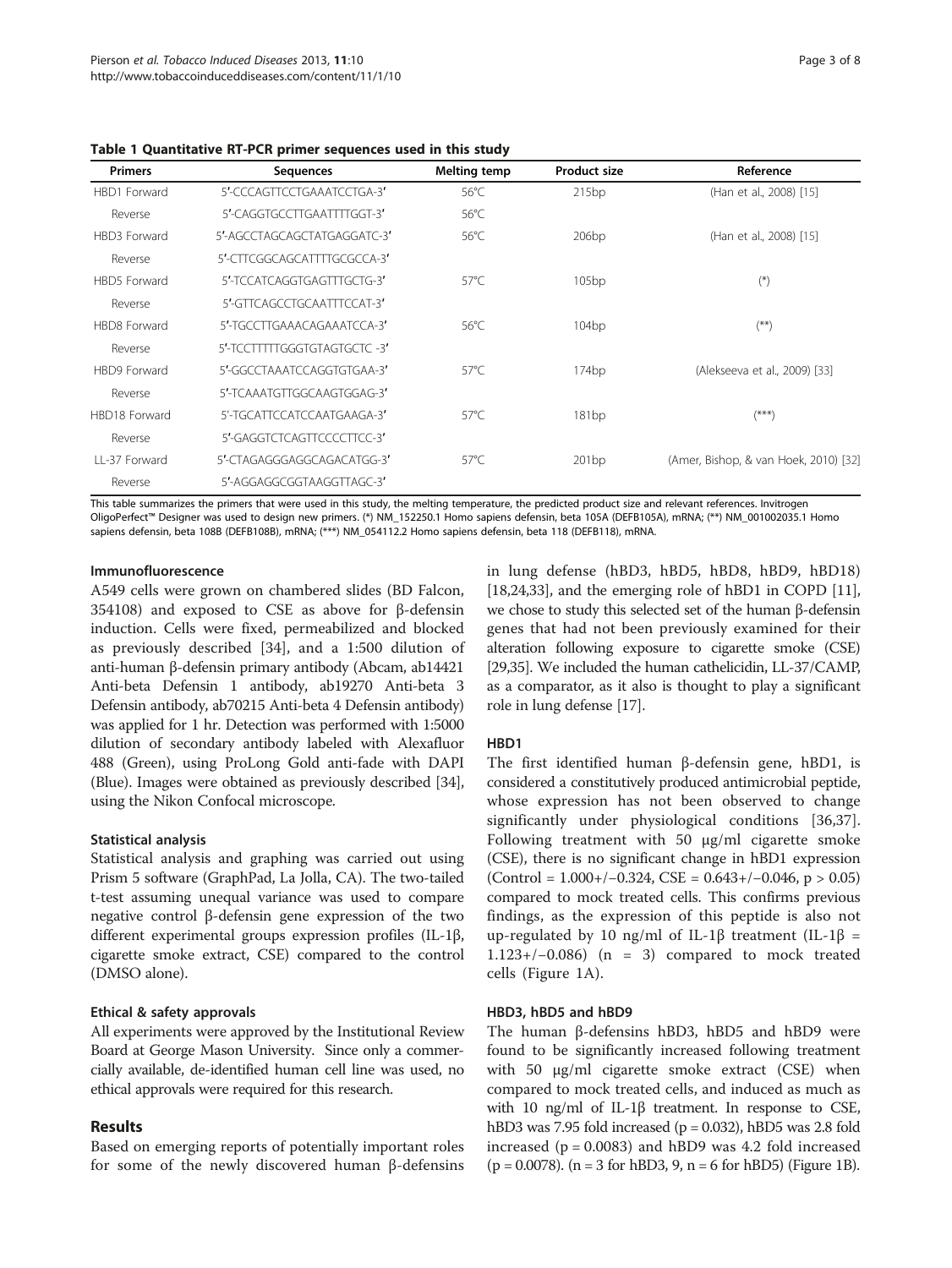<span id="page-3-0"></span>

# HBD8 and hBD18

Expression of the antimicrobial peptide gene hBD8 was not significantly induced in response to 50 μg/ml cigarette smoke extract (CSE) ( $p > 0.05$ ), however this β-defensin is significantly ( $p < 0.05$ ) induced by 10 ng/ml of IL-1 $\beta$ 

treatment. The expression of another β-defensin peptide gene hBD18 was not statistically significantly induced with 50 μg/ml cigarette smoke extract, although the means differed (Control = 1.000+/−0.287, CSE = 3.207+/−1.862)  $(p = 0.31)$ . (Figure 1C).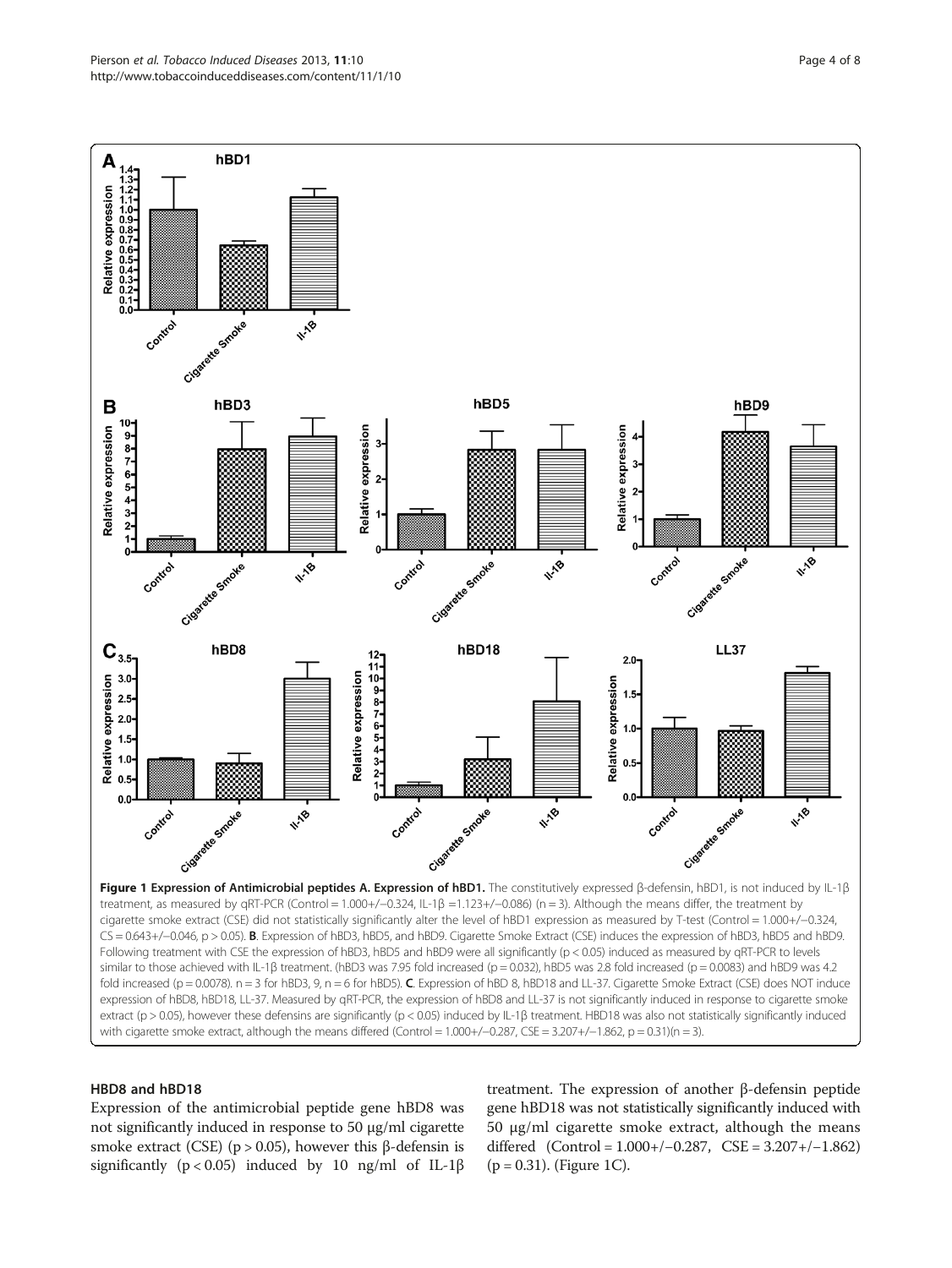

# LL-37

Expression of the cathelicidin gene LL-37 was not significantly induced in response to 50 μg/ml cigarette smoke extract (CSE) ( $p > 0.05$ ) either, however this antimicrobial peptide gene is significantly (p < 0.05) induced by 10 ng/ml of IL-1β treatment. (Figure [1C](#page-3-0)).

## Visualization of hBDs by fluorescent microscopy

A549 cells exposed to 50 μg/ml cigarette smoke (CSE) and processed in situ displayed positive staining for the internal presence of human β-defensins (Figure 2). Immunofluorescent microscopy was performed of cigarettesmoke treated A549 cells staining for hBD1, hBD3, and hBD4. Shown are representative images of staining for hBD3 and hBD4 peptides. No differential defensin staining was observed in the cells for hBD1 (data not shown), suggesting a similar result as was shown by the lack of induction of hBD1 seen in the qRT-PCR study.

# **Discussion**

A549 cells are considered to be a cell-line model for Type II alveolar epithelial cells, which secrete the lung surfactant and A549 express some of the markers of Type II cells [\[38,39\]](#page-6-0). In this study, we use the A549 cell model to measure relative gene expression of two classes of AMP; human β-defensins (hBDs) and the human cathelicidin (LL-37) in response to exposure to cigarette smoke extract. Total RNA was extracted from the samples and quantitative real-time PCR was performed to quantify AMP gene expression using gene specific primers.

The experimental approach was to expose A549 cells to 50 μg/ml cigarette smoke extract (dissolved in DMSO), compared to control cells treated with DMSO alone. The positive control cells were exposed to 10 ng/ml IL-1β which is known to up-regulate the expression of many defensin peptides [\[33\]](#page-6-0). The mRNA was then prepared from all samples, and qRT-PCR was performed for hBD1, hBD3, hBD5, hBD8, hBD9, hBd18, and the Cathelicidin LL-37. Overall, the application of 10 ng/ml IL-1β to A549 cells induced the expression of most of the tested human β-defensins (except hBD1, see below), confirming that the cells responded to the stimuli as expected.

We found that hBD3, hBD5, and hBD9 gene expression was up-regulated in A549 cells exposed to 50 μg/ml CSE, while hBD1, hBD8, hBD18 and LL-37 gene expression did not significantly change. Expression of hBD1, hBD3 and hBD4 peptides within the A549 cells (in situ) was visualized by IF. This differential expression suggests that hBD3, hBD5, and hBD9 may play a role in the changes to the lung tissue observed in smokers. Establishing the differential human β-defensin gene expression following CSE treatment will add to our understanding of the molecular response of the lung alveolar epithelium to cigarette smoke exposure.

Our data demonstrates the differential induction of expression of specific β-defensin peptide genes as a result of exposure to cigarette smoke extract and suggests that three β-defensin genes (hBD3, hBD5, hBD9) may represent biomarkers of cigarette smoke extract exposure for alveolar epithelial cells [\[40-46](#page-6-0)]. These findings may contribute to a greater understanding of the role of the newly identified β-defensin peptides in the response of lung epithelial cells to cigarette-smoke. Further studies of other sample types from smokers, such as bronchoalveolar lavage could be used to validate these findings. Such biomarkers may have utility in studying the recovery of lung cells following the cessation of smoking.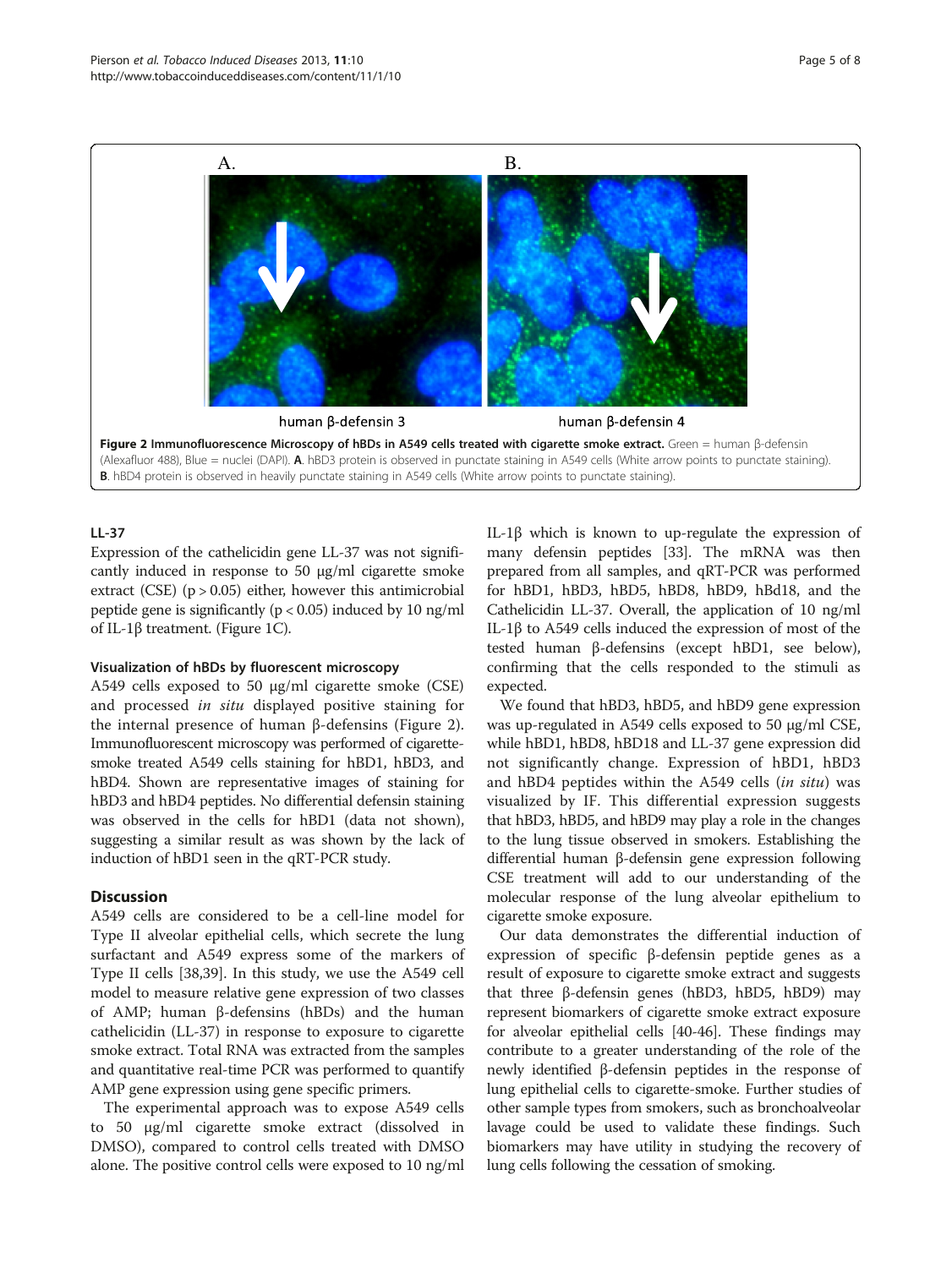Gene expression for hBD1 was not changed by exposure to cigarette smoke or IL-1β, as expected. The expression of hBD5, hBD8, hBD9 and hBD18, four of the new members of the human β-defensin gene family, are inducible by IL-1β in A549 lung epithelial cells, indicating they may respond to IL-1β regulation *in vivo* and may be involved in inflammatory responses and cell proliferation, differentiation, and apoptosis. Three genes, hBD8, hBD18 and the cathelicidin LL-37, were induced with IL-1β treatment, but not with cigarette smoke treatment, suggesting there is specificity of regulation for the different β-defensins. hBD3, hBD5, and hBD9 gene expression was increased by cigarette smoke extract treatment to the same extent as with IL-1β treatment. This suggests that these three β-defensins may have similar regulation by components of the cigarette smoke extract. Similarly, differentially-regulated expression of hBD3 and hBD9 was observed in infectious keratitis of the human eye [[47](#page-6-0)] supporting that differential regulation of human β-defensin gene expression can occur. HBD3 is thought to be an important component of lung defense, such as in response to Legionella infection [\[48\]](#page-6-0).

Exposure to cigarette smoke is thought to be harmful to host respiratory defenses through multiple modes of action [\[8](#page-6-0)]. Recent studies have suggested that cigarette smoke alters the production of hBD2 [\[28,29,49](#page-6-0)-[54\]](#page-7-0). The induction of hBD2 and hBD3 expression (as well as IL-1B) in human gingival epithelial cells by cigarette smoke is thought to be through the activation of ERK1/2 and NF-kB pathways [\[30\]](#page-6-0). Nictotine has been reported to upregulate the expression of hBD2 via a p38 MAPK dependent pathway in human keratinocytes [\[55](#page-7-0)]. Cigarette smoke contains many toxic components, including potentially bacterial lipopolysaccharides [[56\]](#page-7-0), which in combination with the delivered nicotine could contribute to these observed effects of cigarette smoke. HBD2 is expressed in keratinocytes, the gingival mucosa and the tracheal epithelium [\[48](#page-6-0)[,57-59\]](#page-7-0) and alteration of its gene expression has been found in many diseases, such as infectious diseases, CF, and lupus erythematosus [\[60\]](#page-7-0).

Xu recently showed that cigarette smoke extract significantly increased the production of IL-1 $\beta$  [\[57](#page-7-0)]. It was also shown that cigarette smoke inhibits the subsequent induction of hBD2 expression in response to bacterial lipopolysaccharide [\[52\]](#page-7-0) or IL-1β [[51](#page-7-0)], suggesting that cigarette smoke also may suppress the normal host defense response to bacterial pathogen exposure in the lung [[35](#page-6-0)]. Kanda et al. recently demonstrated that exposure to hBD2 enhanced mRNA levels and secretion of many cytokines, including IL-1β [\[58](#page-7-0)]. Therefore, cigarette smoke may directly stimulate novel hBD production, leading to enhancement of IL-1β, which in turn could further stimulate additional hBD production, in a paracrine or autocrine loop. Interestingly, Kanda also reported that the effects of hBD2 were counteracted by the drug Pentoxifylline (PTX) [\[58](#page-7-0)]. PTX is a drug with strong anti-inflammatory properties. This observation suggests that we should investigate the ability of PTX to potentially counteract the effect of chronic CSE-induced overexpression of human β-defensins.

Stimulation of oral squamous cell carcinoma (BHY-OSCC) cell line with hBD1 results in reduction of cell proliferation, whereas hBD2 and hBD3 stimulation causes promotion of cell proliferation, indicating that hBD2 and hBD3 might be protooncogenes in OSCCs [[59](#page-7-0)]. Recent studies demonstrated all lung tumor samples, independent of their histological type, express hBD2 peptide, and its expression levels correlates with the differentiation grade of lung adenocarcinoma [\[61](#page-7-0)], suggesting that the role of human β-defensins in lung cancer should be further investigated also.

The health effects of cigarette smoke on lung health are significant. Establishing a link between smoking and the induction of novel and established antimicrobial peptides is an important step in understanding the pathology observed in cigarette smokers. AMPs may represent novel biomarkers of overall lung cell health status, as well as having potential direct effects in the pathogenesis of cigarette smoking. In the long term, we would like to investigate whether chronic antimicrobial peptide induction may contribute to lung pathology, which may occur before the occurrence of cancer or Chronic Obstructive Pulmonary Disease (COPD). If so, AMP induction could potentially be useful as both a biomarker of cigarette exposure, as well as a possible target for therapeutic intervention.

#### Abbreviations

CSE: Cigarette smoke extract; HBD: Human beta-defensin; BALF: Bronchiolar lavage fluid; TNF-α: Tumor necrosis factor alpha; TLR: Toll-like receptor; CF: Cystic fibrosis; COPD: Chronic obstructive pulmonary disease; PCR: Polymerase chain reaction; IF: Immunofluorescence; DMSO: Dimethly sulfoxide; mRNA: messenger ribonucleic acid; DAPI: 4′,6-diamidino-2-phenylindole; IL-1β: Interleukin-1 beta; LPS: Lipopolysaccharide.

#### Competing interest

The authors declare that they have no competing interest.

#### Authors' contributions

MVH conceived and designed the study. TP helped to design the study, performed key experiments and did data analysis. MVH and TP co-wrote the manuscript. SLP and DP performed some qRT-PCR experiments and contributed to the data analysis. All authors read and approved the final manuscript.

#### Acknowledgements

We thank SuHua Han for technical assistance with the qRT-PCR. This work was partially supported by a grant from Mason INOVA Life Sciences Research Fund, SigmaXi Grant-in-Aid of Research to TP, and the GMU Provost Summer Research Award to MVH. TP and SLP were supported by the Long Term Health Education and Training program of the US Army. MVH was partially supported by "Infectious Disease Proteome Biomarkers", DE-FC52 -04NA25455, U.S. Department of Energy. This work was also partially supported by DTRA project "HDTRA1-12-C-0039 Translational Peptide Research for Personnel Protection".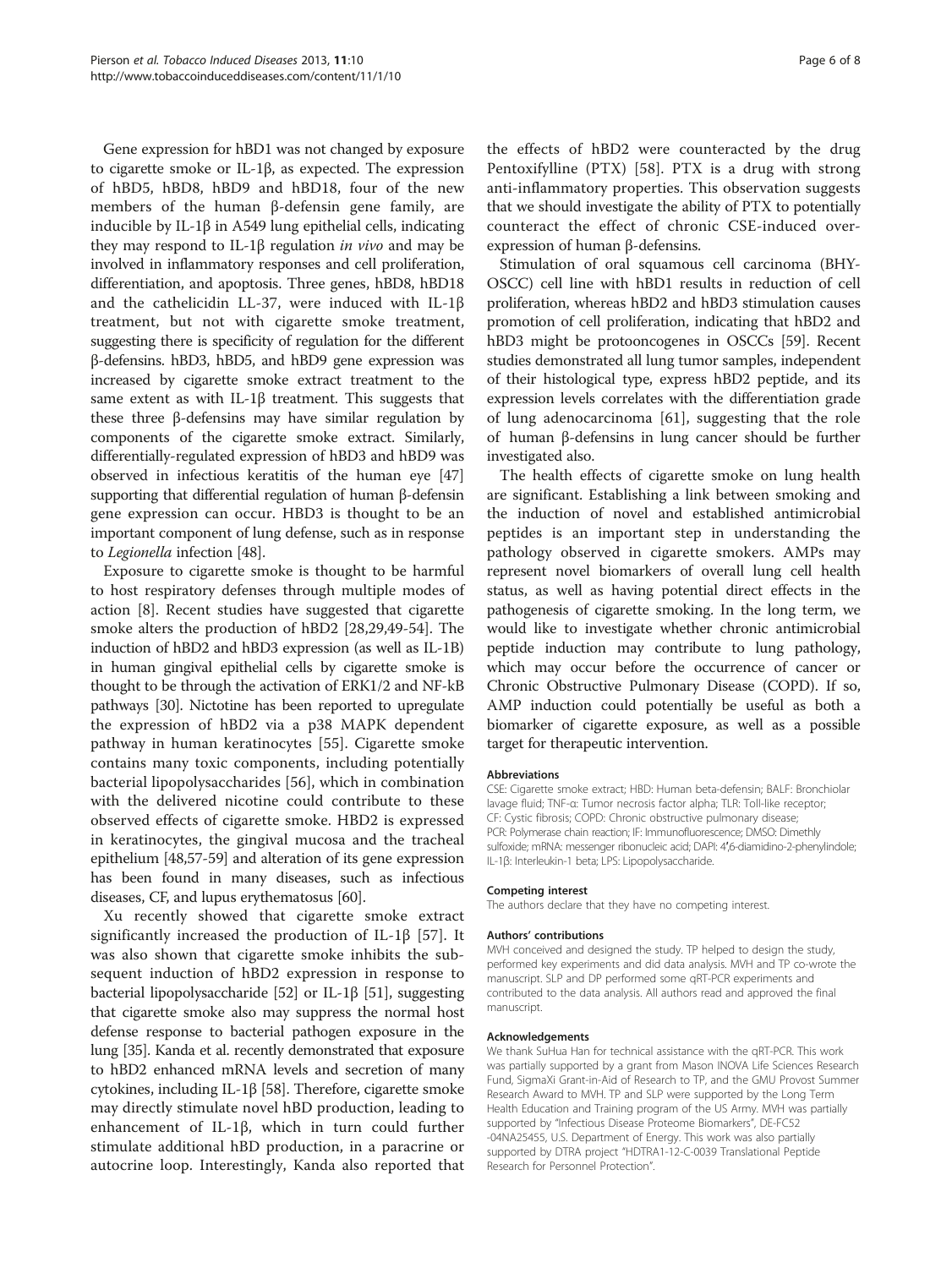#### <span id="page-6-0"></span>Author details

<sup>1</sup>School of Systems Biology, George Mason University, Manassas, VA, USA. <sup>2</sup>National Center for Biodefense and Infectious Diseases, George Mason University, Manassas, VA, USA. <sup>3</sup>Discovery Hall, George Mason University, 10910 University Blvd, MS1H8, Manassas, VA 20120, USA.

Received: 4 February 2013 Accepted: 12 April 2013 Published: 29 April 2013

#### References

- 1. Doll R: Uncovering the effects of smoking: historical perspective. Stat Methods Med Res 1998, 7(2):87–117.
- 2. Sangodkar J, et al: Lung adenocarcinoma: lessons in translation from bench to bedside. Mt Sinai J Med 2010, 77(6):597–605.
- 3. Brusselle GG, Joos GF, Bracke KR: New insights into the immunology of chronic obstructive pulmonary disease. Lancet 2011, 378(9795):1015–1026.
- 4. McMaster SK, et al: Cigarette smoke inhibits macrophage sensing of Gram-negative bacteria and lipopolysaccharide: relative roles of nicotine and oxidant stress. Br J Pharmacol 2008, 153(3):536–543.
- 5. Kier LD, Yamasaki E, Ames BN: Detection of mutagenic activity in cigarette smoke condensates. Proc Natl Acad Sci U S A 1974, 71(10):4159–4163.
- 6. Smith CJ, et al: IARC carcinogens reported in cigarette mainstream smoke and their calculated log P values. Food Chem Toxicol 2003, 41(6):807–817.
- 7. Shin HJ, et al: Effect of cigarette filters on the chemical composition and in vitro biological activity of cigarette mainstream smoke. Food Chem Toxicol 2009, 47(1):192–197.
- 8. Nikota JK, Stampfli MR: Cigarette smoke-induced inflammation and respiratory host defense: Insights from animal models. Pulm Pharmacol Ther 2012, 25(4):257–262.
- Dwyer TM: Cigarette smoke-induced airway inflammation as sampled by the expired breath condensate. Am J Med Sci 2003, 326(4):174-178.
- 10. Doss M, et al: Human defensins and LL-37 in mucosal immunity. J Leukoc Biol 2010, 87(1):79–92.
- 11. Andresen E, et al: Increased expression of beta-defensin 1 (DEFB1) in chronic obstructive pulmonary disease. PLoS One 2011, 6(7):e21898.
- 12. Liao Z, et al: Enhanced expression of human beta-defensin 2 in peripheral lungs of patients with chronic obstructive pulmonary disease. Peptides 2012, 38(2):350–356.
- 13. Janssens W, et al: Genomic copy number determines functional expression of beta-defensin 2 in airway epithelial cells and associates with chronic obstructive pulmonary disease. Am J Respir Crit Care Med 2010, 182(2):163–169.
- 14. Matsushita I, et al: Genetic variants of human beta-defensin-1 and chronic obstructive pulmonary disease. Biochem Biophys Res Commun 2002, 291(1):17–22.
- 15. Han S, Bishop BM, van Hoek ML: Antimicrobial activity of human betadefensins and induction by Francisella. Biochem Biophys Res Commun 2008, 371(4):670–674.
- 16. Swain RJ, et al: Assessment of cell line models of primary human cells by Raman spectral phenotyping. Biophys J 2010, 98(8):1703–1711.
- 17. Hiemstra PS: Defensins and cathelicidins in inflammatory lung disease: beyond antimicrobial activity. Biochem Soc Trans 2006, 34(Pt 2):276–278.
- 18. Schutte BC, et al: Discovery of five conserved beta -defensin gene clusters using a computational search strategy. Proc Natl Acad Sci U S A 2002, 99(4):2129–2133.
- 19. Rodriguez-Jimenez FJ, et al: Distribution of new human beta-defensin genes clustered on chromosome 20 in functionally different segments of epididymis. Genomics 2003, 81(2):175–183.
- 20. Yamaguchi Y, Ouchi Y: Antimicrobial peptide defensin: identification of novel isoforms and the characterization of their physiological roles and their significance in the pathogenesis of diseases. Proc Jpn Acad Ser B Phys Biol Sci 2012, 88(4):152–166.
- 21. Garcia JR, et al: Identification of a novel, multifunctional beta-defensin (human beta-defensin 3) with specific antimicrobial activity. Its interaction with plasma membranes of Xenopus oocytes and the induction of macrophage chemoattraction. Cell Tissue Res 2001, 306(2):257–264.
- 22. Garcia JR, et al: Human beta-defensin 4: a novel inducible peptide with a specific salt-sensitive spectrum of antimicrobial activity. FASEB J 2001, 15(10):1819–1821.
- 23. Vareille M, et al: The airway epithelium: soldier in the fight against respiratory viruses. Clin Microbiol Rev 2011, 24(1):210–229.
- 24. Kao CY, et al: ORFeome-based search of airway epithelial cell-specific novel human beta-defensin genes. Am J Respir Cell Mol Biol 2003, 29(1):71–80.
- 25. Weinberg A, et al: The yin and yang of human Beta-defensins in health and disease. Front Immunol 2012, 3:294.
- 26. Domagala-Kulawik J: Effects of cigarette smoke on the lung and systemic immunity. J Physiol Pharmacol 2008, 59(Suppl 6):19-34.
- 27. Chen X, et al: Antimicrobial peptides human beta-defensin (hBD)-3 and hBD-4 activate mast cells and increase skin vascular permeability. Eur J Immunol 2007, 37(2):434–444.
- 28. Chen L, et al: Cigarette smoke enhances beta-defensin 2 expression in rat airways via nuclear factor-kappaB activation. Eur Respir J 2010, 36(3):638–645.
- 29. Mahanonda R, et al: Cigarette smoke extract modulates human beta-defensin-2 and interleukin-8 expression in human gingival epithelial cells. J Periodontal Res 2009, 44(4):557–564.
- Semlali A, et al: Whole cigarette smoke increased the expression of TLRs, HBDs, and proinflammory cytokines by human gingival epithelial cells through different signaling pathways. PLoS One 2012, 7(12):e52614.
- 31. Kulkarni R, et al: Cigarette smoke inhibits airway epithelial cell innate immune responses to bacteria. Infect Immun 2010, 78(5):2146–2152.
- 32. Amer L.S. Bishop BM, van Hoek ML: Antimicrobial and antibiofilm activity of cathelicidins and short, synthetic peptides against Francisella. Biochem Biophys Res Commun 2010, 396(2):246–251.
- 33. Alekseeva L, et al: Inducible expression of beta defensins by human respiratory epithelial cells exposed to Aspergillus fumigatus organisms. BMC Microbiol 2009, 9:33.
- 34. Pierson T, et al: Proteomic characterization and functional analysis of outer membrane vesicles of Francisella novicida suggests possible role in virulence and use as a vaccine. J Proteome Res 2011, 10(3):954-967.
- 35. Herr C, et al: Suppression of pulmonary innate host defence in smokers. Thorax 2009, 64(2):144–149.
- 36. O'Neil DA, et al: Expression and regulation of the human beta-defensins hBD-1 and hBD-2 in intestinal epithelium. J Immunol 1999, 163(12):6718–6724.
- 37. Eckmann L: Defence molecules in intestinal innate immunity against bacterial infections. Curr Opin Gastroenterol 2005, 21(2):147–151.
- 38. Andreeva AV, Kutuzov MA, Voyno-Yasenetskaya TA: Regulation of surfactant secretion in alveolar type II cells. Am J Physiol Lung Cell Mol Physiol 2007, 293(2):L259–L271.
- 39. Fehrenbach H: Alveolar epithelial type II cell: defender of the alveolus revisited. Respir Res 2001, 2(1):33–46.
- 40. Hsieh SJ, et al: Biomarkers increase detection of active smoking and secondhand smoke exposure in critically ill patients. Crit Care Med 2011, 39(1):40–45.
- 41. Liu J, et al: Relationship between biomarkers of cigarette smoke exposure and biomarkers of inflammation, oxidative stress, and platelet activation in adult cigarette smokers. Cancer Epidemiol Biomarkers Prev 2011, 20(8):1760–1769.
- 42. Morin A, et al: Estimation and correlation of cigarette smoke exposure in Canadian smokers as determined by filter analysis and biomarkers of exposure. Regul Toxicol Pharmacol 2011, 61(3 Suppl):S3–S12.
- 43. Naufal ZS, et al: Differential exposure biomarker levels among cigarette smokers and smokeless tobacco consumers in the National Health and Nutrition Examination Survey 1999-2008. Biomarkers 2011, 16(3):222–235.
- 44. Sexton K, et al: Proteomic profiling of human respiratory epithelia by iTRAQ reveals biomarkers of exposure and harm by tobacco smoke components. Biomarkers 2011, 16(7):567–576.
- 45. Yuchuan H, et al: Circulating biomarkers of hazard effects from cigarette smoking. Toxicol Ind Health 2011, 27(6):531–535.
- 46. Bernert JT, et al: Increases in tobacco exposure biomarkers measured in non-smokers exposed to sidestream cigarette smoke under controlled conditions. Biomarkers 2009, 14(2):82–93.
- 47. Otri AM, et al: Variable expression of human Beta defensins 3 and 9 at the human ocular surface in infectious keratitis. Invest Ophthalmol Vis Sci 2012, 53(2):757–761.
- 48. Scharf S, et al: Legionella pneumophila induces human beta defensin-3 in pulmonary cells. Respir Res 2010, 11:93.
- 49. Gross CA, et al: Beta2-agonists promote host defense against bacterial infection in primary human bronchial epithelial cells. BMC Pulm Med 2010, 10:30.